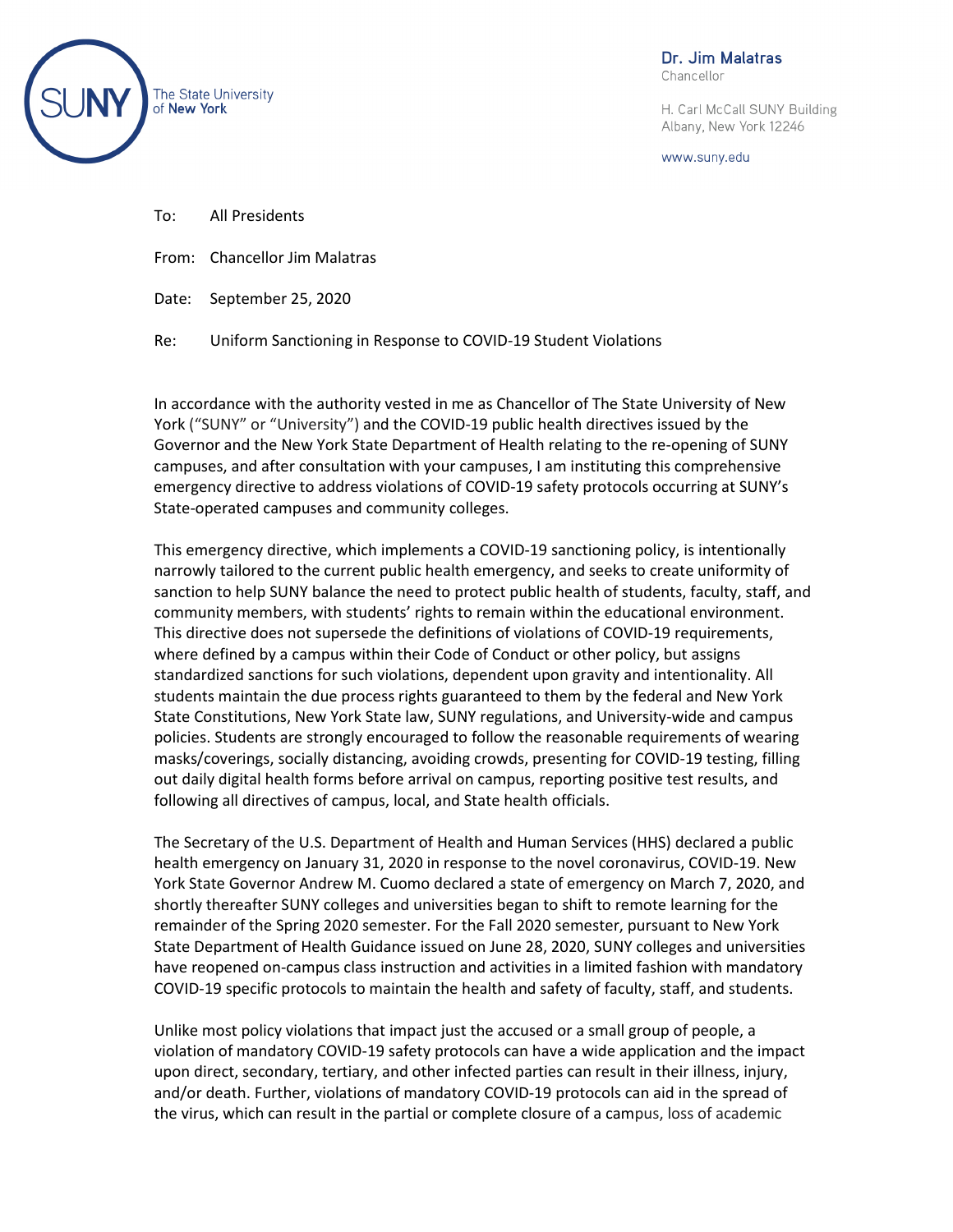opportunity, and significant economic damage on and off campus. This is an unprecedented time in the history of The State University of New York.

To effectuate a fair and consistent approach to policy violations by students at its Stateoperated and community colleges, SUNY establishes this COVID-19 sanctioning policy for all State-operated and community college campuses.

## **Due Process Prior to Conduct and Interim Actions:**

By virtue of attending a public higher education institution, SUNY students receive due process before imposition of a sanction or reduction of access to the University, with the process concomitant to the gravity of the potential deprivation. This policy does not modify or reduce access to Constitutional due process, but simply sets standard sanctions for violations, consistent with due process. Sanctions shall be applied following a process dictated by the institution's Code of Conduct, including, but not limited to, any appeals process it incorporates. Consistent with SUNY policy, the standard of evidence shall be preponderance of the evidence. Students are presumed not responsible until the institution makes a finding based upon the evidence. Furthermore, a campus has the authority to consider a student's financial and other exigent circumstances in resolving a violation.

Institutions may use interim suspension or other interim action for students who commit a COVID-19-related violation during the pendency of the investigation and adjudication process as may be provided by its Code of Conduct. Each institution shall determine whether students can participate in their coursework remotely during the investigative and adjudicative process. Due to the continuing health threat presented by a student under investigation enrolling in another institution without such institution's knowledge, during the pendency of such an investigation and adjudication, if allowed under the institution's Code of Conduct, a hold shall be placed on a student's transcript and release thereof.

Amnesty and Good Samaritan policies and principles that are already in campus policy to encourage disclosure of violations of federal, State, or local law or campus policy or participation in an investigation or adjudication of such a violation may be expanded to apply those principles to potential violations of the provisions of this policy.

This policy shall apply only during the emergency response to the COVID-19 pandemic, and shall end upon order of the Chancellor. This policy shall not be precedential for any time outside of this emergency.

Generally, and as it relates to this policy, students shall retain all rights to expression as protected under the First Amendment. This policy shall apply equally to all students, regardless of membership in a protected class.

This policy shall take effect at 8:00 a.m. on October 1, 2020, unless implemented earlier by a campus President. Presidents or their designees shall send students no less than two electronic mail messages using the address on file to notify students of this policy and link to

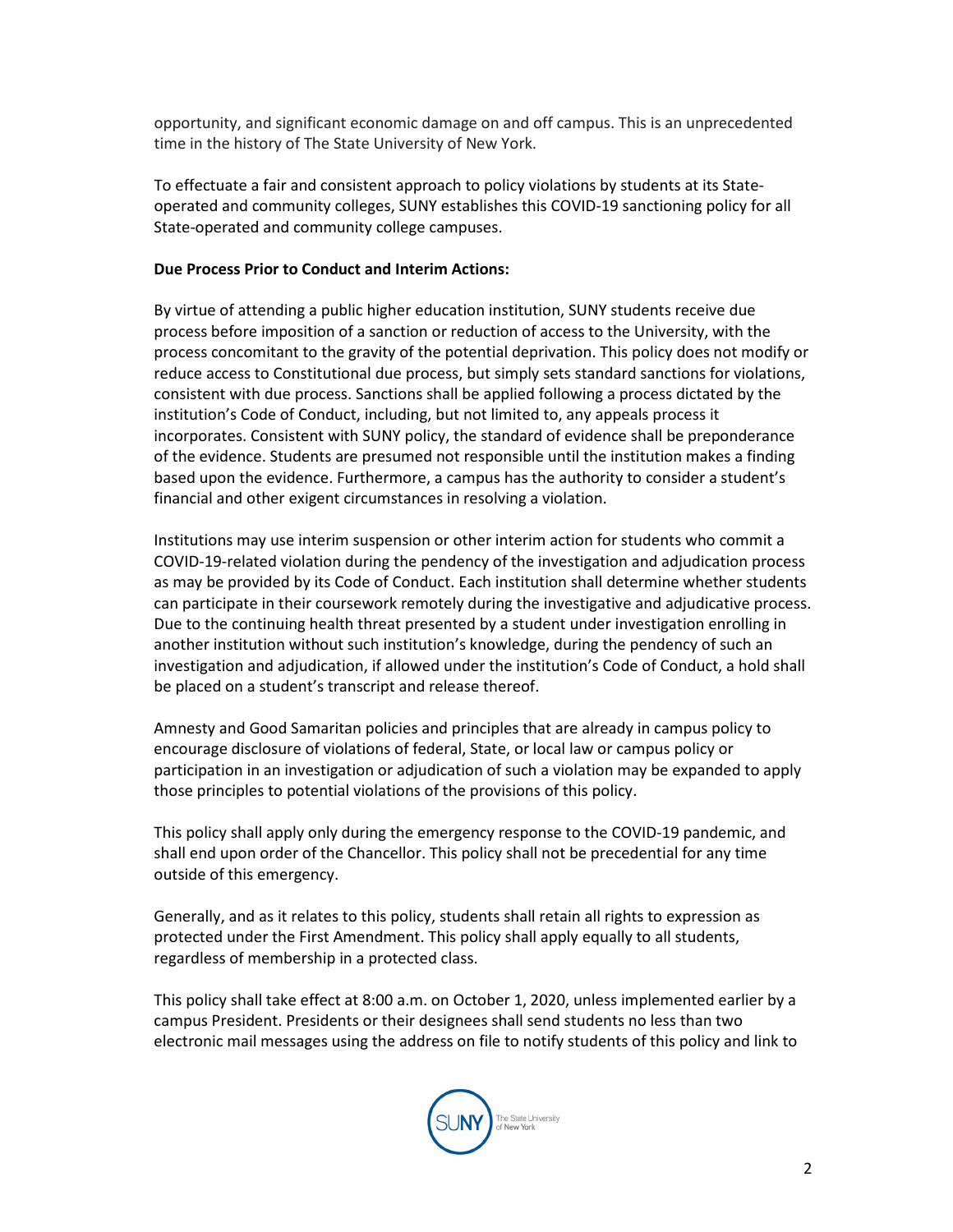the policy language. Institutions are encouraged to also use traditional and social media to inform students and community members of the policy.

Multiple findings of responsibility may result in graduated levels of sanction, up to and including permanent dismissal. Additionally, findings of violations during periods when a campus is partially or completely closed (or on pause), under the standards established by the New York State Department of Health and SUNY Chancellor, may result in elevated levels of sanction. All sanctions established in this policy serve as the minimum, and campuses have discretion to enact higher sanctions where merited.

A finding of responsibility and applied sanction of dismissal or suspension shall, consistent with SUNY policy, leave the respondent ineligible for refund of tuition, room, board, or fees, and the student will be responsible for all amounts owed.

**I(A)- COVID-Positive Intentional Violations:** For students who know that they have tested positive for COVID-19, from one or more positive tests, or students who know they have had close contact to someone who has tested positive for COVID-19 or been treated or is symptomatic for COVID-19, and then intentionally expose other students by any means including, but not limited to, visiting with the COVID-19 positive tested person in an enclosed area or inviting that person to the student's room, apartment or other enclosed space, sharing food or other personal items, or hosting a gathering of any size—the available sanctions shall be permanent dismissal or suspension from academic access (including distance learning) and housing for no less than one calendar year. For SUNY campuses that maintain a hospital or public-facing health care facility, suspended or dismissed students shall, consistent with campus policy, remain eligible to enter the campus for health care purposes. A student dismissed or suspended from a SUNY campus for a positive intentional violation shall be ineligible for admission to any other SUNY State-operated or community college during the pendency of their sanction.

**I(B)- Failure to Self-Isolate:** For students who have been directed by the institution or the State or local Department of Health to self-isolate (because they have tested positive for COVID-19) on or off campus, and then engage in any conduct that would violate such isolation order—including, but not limited to, intentionally leaving isolation, exposing other individuals, including students (whether in isolation or not) by visiting with them in an enclosed area, by inviting them to the student's room, apartment or other enclosed space, by sharing food or other personal items, or by hosting a gathering of any size—the available sanctions shall be permanent dismissal or suspension from academic access and housing for no less than one calendar year. A student dismissed or suspended from a SUNY campus for a failure to selfisolate violation shall be ineligible for admission to any other SUNY institution during the pendency of their sanction. Failure to follow the directions of State or local health departments or the provisions of Executive Orders (including but not limited to New York State on Pause) may also result in fines, criminal prosecution, or referral to relevant government agencies.

**I(C)- Failure to Quarantine:** For students who have been directed by the institution or the State or local Department of Health to complete a quarantine period (mandatory or

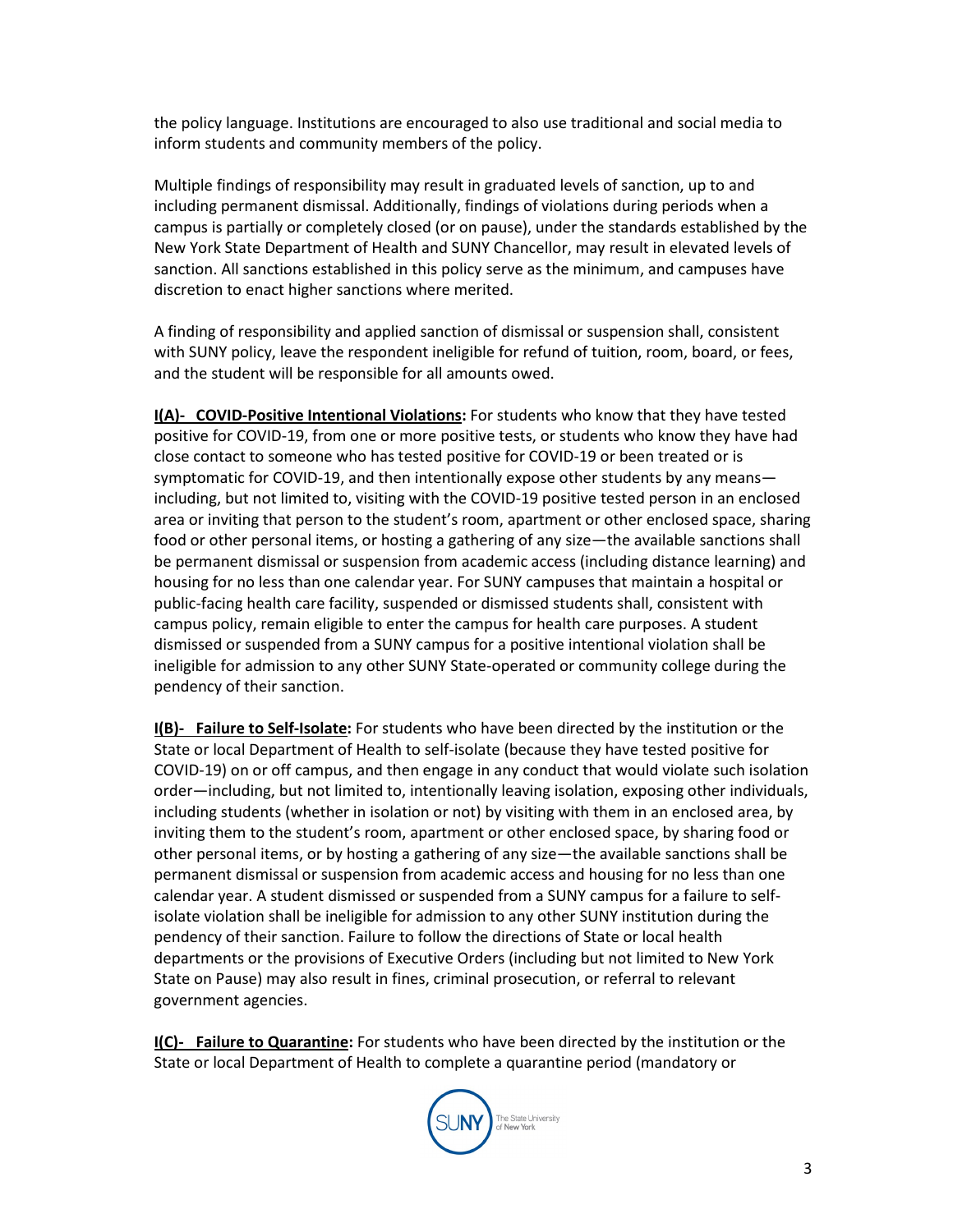precautionary), on or off campus, and then engage in any conduct that would violate such quarantine order, the available sanctions shall include a suspension from housing with continued access to their academic program via remote learning only (if available and as subject to campus policy and process), an academic and housing suspension, or permanent dismissal from the institution. For non-residential students who fail to quarantine, the available sanctions shall include a suspension from academic access to campus of at least one year with continued access to their academic program via remote learning only (if available and as subject to campus policy and process) and other sanctions detailed above. Failure to follow the directions of State or local health departments may also result in fines, criminal prosecution, and referral to relevant government agencies.

**II(A)- Prohibited On Campus Gathering (Hosts):** For students who host an on campus gathering of any size, whether indoor or outdoor, that violates or exceeds campus housing policy and/or the current limitation published by the institution, Executive Order, or the State or local Department of Health, the available sanctions shall include a suspension from housing of at least one year with continued access to their academic program via remote learning only (if available and as subject to campus policy and process), an academic and housing suspension of at least one year, or permanent dismissal from the institution. For covered gatherings, all individuals who are on the housing contract/lease (or a member of their family is on the lease), pay rent, or live at the location or otherwise assisted in organizing the event shall be considered a host unless it can be shown that they were not present and played no part in organizing, hosting, promoting, or advertising the event.

**II(B)- Prohibited On Campus Gathering (Attendee):** For students who attend a gathering of any size (but not as host), whether indoor or outdoor, that violates or exceeds campus housing policy and/or the current limitation published by the institution, Executive Order, or the State or local Department of Health, the available sanctions shall include a suspension from housing with continued access to their academic program via remote learning only (if available and as subject to campus policy and process), an academic and housing suspension, or permanent dismissal from the institution. For non-residential students, the available sanctions shall include a suspension from academic access to campus of at least one year with continued access to their academic program via remote learning only (if available and as subject to campus policy and process) and other sanctions detailed above.

**III(A)- Prohibited Off Campus Gathering (Hosts):** Acts that occur off campus in violation of social distancing requirements under law, regulation, order, or campus policy present significant health and safety threats on campus and have a nexus to continued functioning of each campus. For students who host an off campus gathering of any size, indoor or outdoor, that exceeds the current limitation published by the institution, Executive Order, or the State or local Department of Health, the available sanctions shall include a suspension from live attendance at the institution of at least one year with continued access to their academic program via remote learning only (if available and as subject to campus policy and process), a suspension of at least one year, or permanent dismissal from the institution. For nonresidential students, the available sanctions shall include a suspension from academic access to campus of at least one year with continued access to their academic program via remote learning only (if available and as subject to campus policy and process) and other sanctions

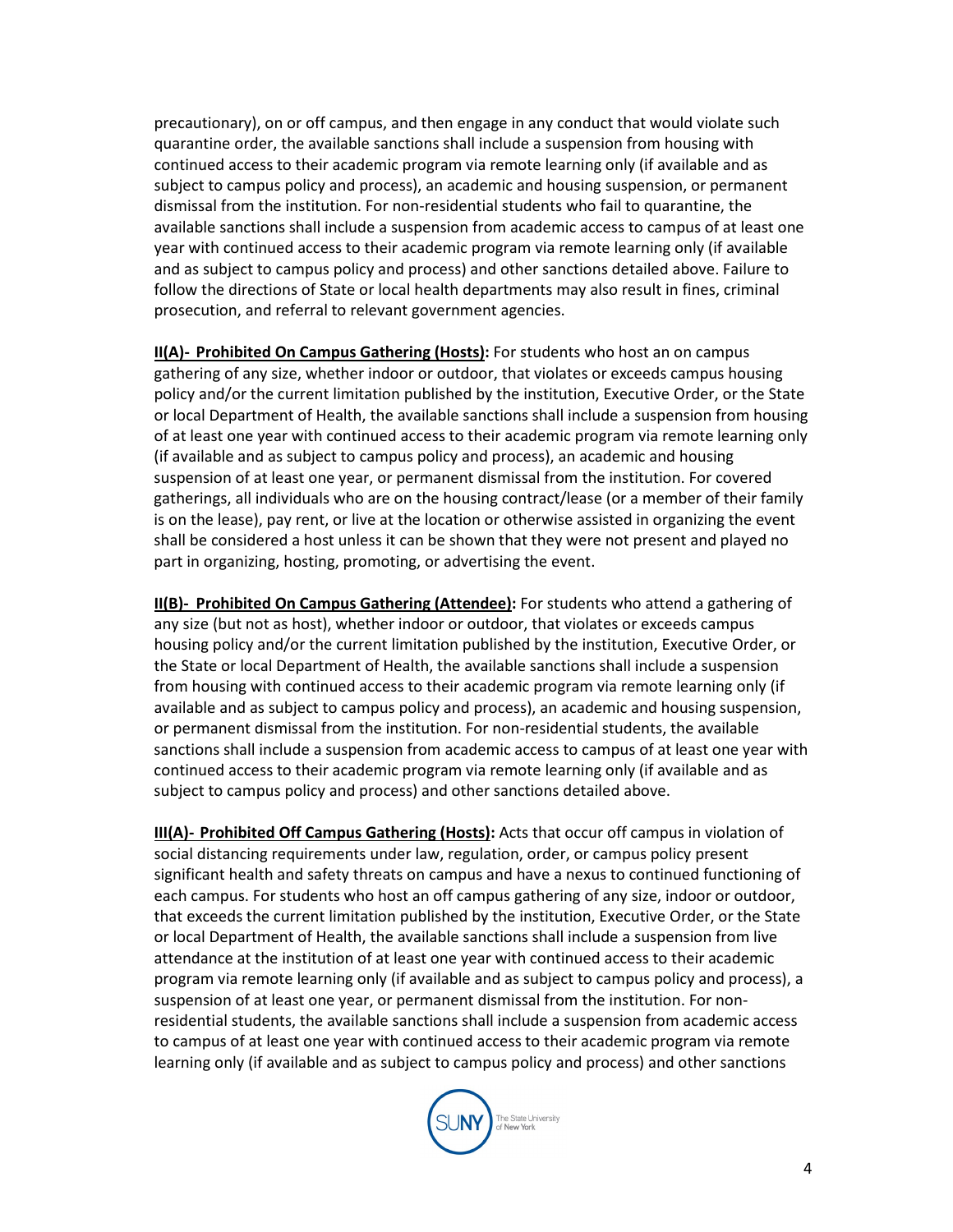detailed above. For covered gatherings, all individuals who are on the lease (or a member of their family is on the lease), pay rent, or live at the location shall be considered a host unless it can be shown that they were not present and played no part in organizing, hosting, promoting or advertising the event.

**III(B)- Prohibited Off Campus Gathering (Attendee):** Acts that occur off campus in violation of social distancing requirements under law, regulation, order, or campus policy present significant health and safety threats on campus and have a nexus to the continued functioning of each campus. For students who attend a gathering of any size (but not as host), whether indoor or outdoor, that exceeds the current limitation published by the institution, Executive Order, or the State or local Department of Health, the available sanctions shall include a suspension from housing (for students who live on campus) with continued access to their academic program via remote learning only (if available and as subject to campus policy and process), for residential or non-residential students a suspension from live attendance with continued access to their academic program via remote learning only (if available and as subject to campus policy and process), an academic and housing suspension, or permanent dismissal from the institution.

**IV- Face Mask and Social Distancing Requirements:** For students found to have committed repeated and/or intentional violations of face mask/covering or social distancing requirements of the institution, Executive Order, or the State or local Department of Health, the available sanctions shall include a suspension from academic and/or housing access with continued access to their academic program via remote learning only (if available and as subject to campus policy and process), an academic and/or housing suspension, or permanent dismissal from the institution.

**V- Contact Tracing:** For students who repeatedly fail to comply, whether intentionally or unintentionally (unless it can be shown that the student was genuinely not reached by contact tracers through no failure on their part), with COVID-19 contact tracing efforts conducted by the institution or the State or local Department of Health, the available sanctions shall include a suspension from academic and/or housing access with continued access to their academic program via remote learning only (if available and as subject to campus policy and process), an academic and/or housing suspension, or permanent dismissal from the institution.

**VI- Failure to Comply with Campus Health Protocols:** For students who fail to attend at least two scheduled appointments, without sufficient excuse, to obtain diagnostic or surveillance COVID-19 testing under the institution's published protocol, the institution shall undertake disciplinary action to enforce compliance, which may include interim suspension, or take administrative measures to electronically deactivate card access (or equivalent) and restrict access to any buildings with the exception of access required to obtain health care services pursuant to campus policy. For students whose access has been restricted, they shall be ineligible to attend live classes (though they may continue in remote coursework only, if available and as subject to campus policy and process), and their parking privileges on campus may be temporarily revoked such that their car may be ticketed or towed if parked on campus. Restricting access to the campus and revoking parking privileges are administrative actions that are not disciplinary in nature, and the affected student may revive full access by

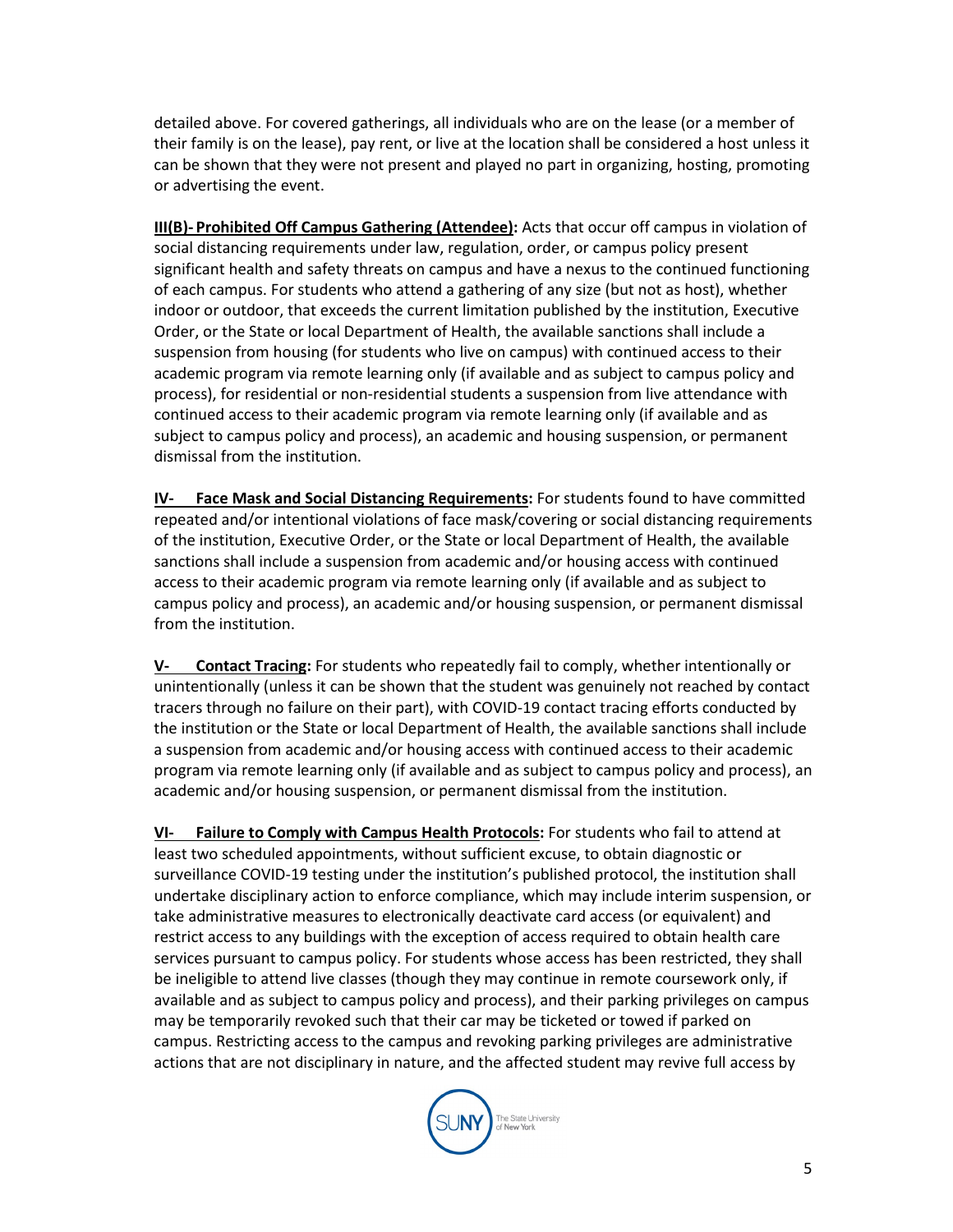obtaining a diagnostic or surveillance test or by submitting negative results of a diagnostic or surveillance test, as applicable. The institution shall notify the student of their reduction of access. Coming to campus or seeking access to a campus building or course without curing this deficiency shall be considered trespassing and may result in investigation and discipline.

For students who fail to submit their daily health screening via the institution's supplied portal for at least three consecutive days, without sufficient excuse, the institution shall undertake disciplinary action to enforce compliance, which may include interim suspension, or take administrative measures to electronically deactivate card access (or equivalent) and restrict access to any buildings. For students whose access has been restricted, they shall be ineligible to attend live classes (though they may continue in remote coursework only, if available and as subject to campus policy and process), and their parking privileges on campus may be temporarily revoked such that their car may be ticketed or towed if parked on campus. Restricting access to the campus and revoking parking privileges are not disciplinary in nature, and the affected student may revive full access by submitting their daily health screening. Coming to campus or seeking access to a campus building or course without curing this deficiency shall be considered trespassing and may result in investigation and discipline.

**VII- Student Athletes:** For student athletes, in addition to the other provisions of this policy, a finding of responsibility for any violation detailed above in Sections I, II, and/or III, or repeated violations of other provisions above, may also include, at a minimum, a loss of the privilege of competing in intercollegiate athletics at the institution in the current academic year or longer, temporary or permanent removal of leadership roles, and loss of scholarship (where applicable). For student athletes found responsible for any violation detailed above in Sections I(A), I(B), I(C), the consequences may also include permanent loss of the privilege of competing in intercollegiate athletics at the institution, temporary or permanent removal of leadership roles, and loss of scholarship (where applicable). Such consequences may also impact NCAA, NCJAA, or other conference or association eligibility (pursuant to applicable rules).

**VIII- Student Organizations:** Where applicable, for recognized or registered student organizations, whether on or off campus, academic, social, athletic, or of any other nature, that have one or more members who know that they have tested positive for COVID-19, from one or more positive tests, or members who know they have had close contact to someone who has tested positive for COVID-19 or been treated or is symptomatic for COVID-19, and are found to have hosted a gathering of any size, indoor or outdoor, on campus or off campus, that exceeds the current limitation published by the institution, Executive Order, or the State or local Department of Health, the available sanctions shall include de-registration or derecognition and a report to a national organizing body (if applicable) or may also include permanent ineligibility for recognition or registration.

Where applicable, for recognized or registered student organizations, whether on or off campus, academic, social, or of any other nature, that are found to have hosted a gathering of any size, indoor or outdoor, that exceeds the current limitation published by the institution, Executive Order, or the State or local Department of Health, the available sanctions shall include a de-registration or de-recognition, a report to a national organizing body (if